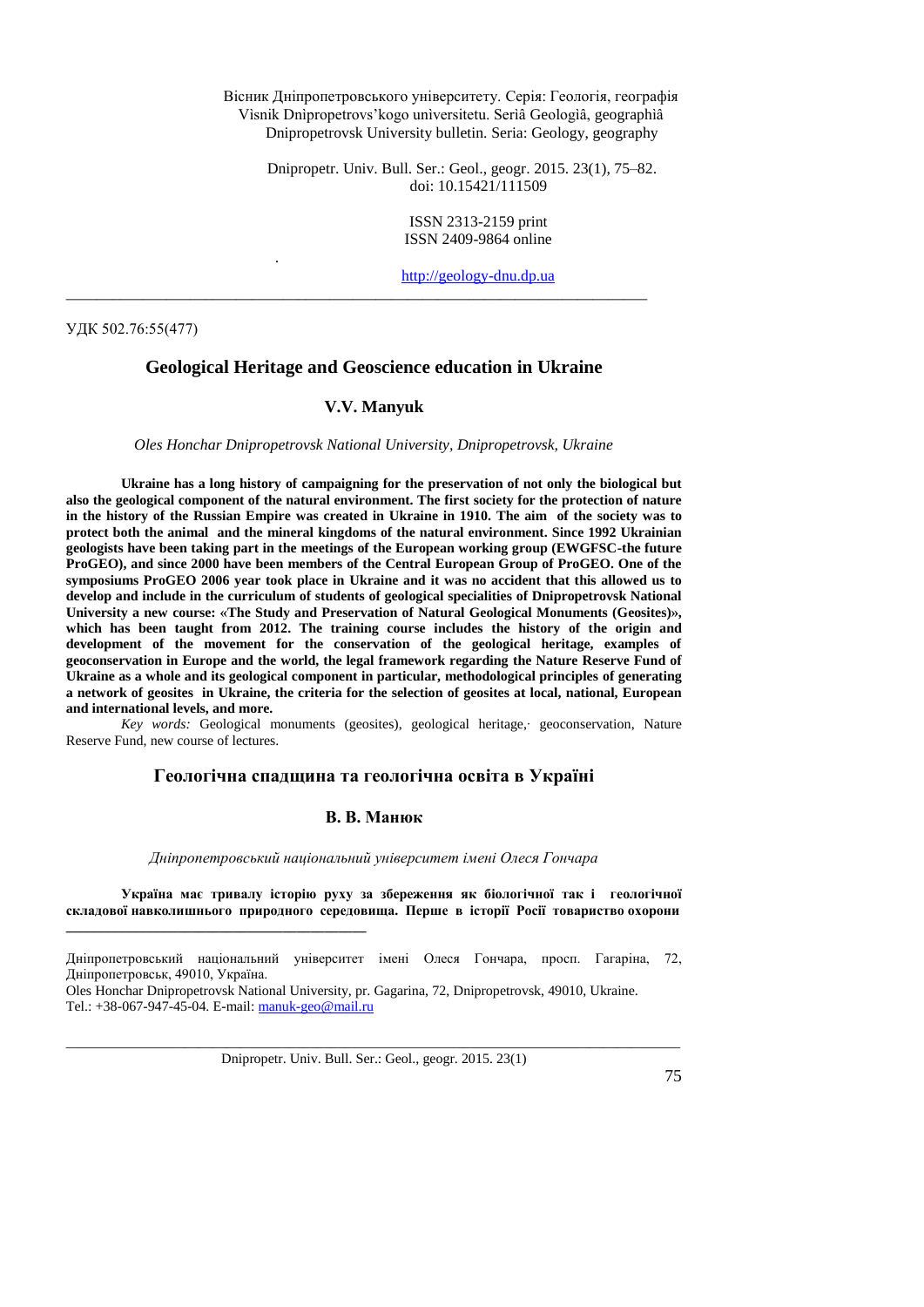**природи було створено в Україні в 1910 році. Метою товариства було взяти під захист як об'єкти живої природи, так і мінеральне царство природи. Геологи України вже з 1992 року беруть участь у зустрічах Європейської робочої групи (EWGFSC - майбутньої ПроГЕО), а з 2000 приєдналися до Центральноєвропейської групі ПроГЕО. Один з симпозіумів ПроГЕО в 2006 році проходив в Україні і не випадково стало можливим розробити і включити в програму навчання студентів геологічних спеціальностей Дніпропетровського національного університету новий курс: «Вивчення та збереження геологічних пам'яток природи (геосайтiв)», який викладається з 2012 року. У навчальному курсі розглядається історія виникнення та розвитку руху за збереження геологічної спадщини, приклади геоконсерваціі в країнах Європи та світу, законодавча база щодо природно-заповідного фонду України в цілому і його геологічної складової зокрема, методологічні засади формування мережі геосайтiв в Україні, критерії відбору геосайтiв для місцевого, державного, європейського та міжнародного рівнів і багато іншого.**

*Ключові слова:* геологічні пам'ятки (геосайти), геологічна спадщина, геоконсервація, природно-заповідний фонд, новий курс лекцій.

**Introduction.** For the first time in the history of the movement for the conservation of the geological heritage a course on the study and conservation of natural geological monuments (geosites) has been introduced into the curriculum students of Ukraine. There are some teaching experiences on geoconservation in Europe. For example in Romania Geoeducation is considered to be a key part of Geoconservation. Alexandru Andrasanu presents geoeducation as an integral part of the activity and structure of geoconservation and prepared an educational package for secondary schools and university curriculum [1]. The methodology used includes research studies on geoconservation in the national curricula, student opinion analysis, case studies from Romania and other countries, development of new educational tools and basic requirements for specialists in geoconservation. Geoeducation has to be considered in a broader perspective as part of education for nature conservation and ultimately part of educational strategy, which is required to be set up in partnership with schools, universities, and local councils, in order to develop training packages and courses for local teaching staff and students, to organize events for natural heritage [1].

In 2005 a major step was taken by the University of Minho (Portugal) with the creation of a master course on Geological Heritage and Geoconservation. This 2-year course (120 ECTS) was at the time the only post-graduate degree totally dedicated to this domain. During the first year, students have to complete several multidisciplinary modules including: Geodiversity; GIS and Computers applied to Geoconservation; Inventorying, Conservation and Interpretation of Geological Heritage; Environmental Legislation; Geotourism; Education for Sustainable Development etc.

In the academic year 2006-2007, a course on Turkey's Geological Heritage, Geotourism and its Potential for Geoparks was offered as an optional subject to the students at the Department of Geology, Faculty of Engineering, Dokuz Eylul University for the first time. Students from the Geology, Geophysics, Mining and Environmental Engineering Departments have been enrolled in this course. During this course, concepts of geological heritage, geosites, geoparks, and why and how they should be preserved and protected are explained to the students.

Geoheritage is partly included in lectures at the Department of Geology, Faculty of Science, and University of Zagreb. Prof. Juračić included the basics of Geoheritage in his lectures on Environmental Geology.

In addition, Albania for the first time included the subject: Cultural and Natural Heritage of Albania in the curriculum for secondary schools. The text book was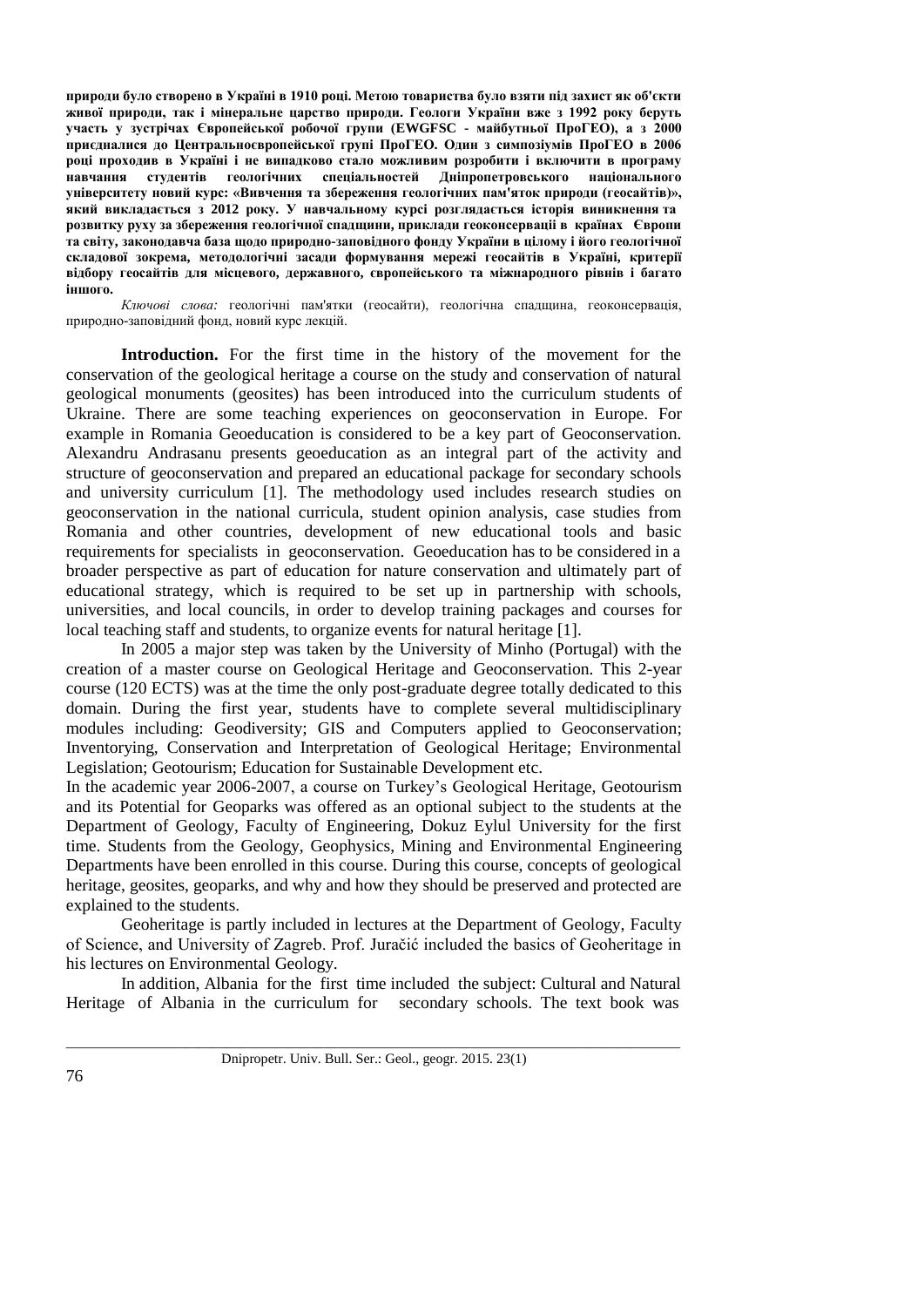compiled and published by Dr. Merita DOLLMA, geographer, member of ProGEO Albania.

In Slovenia a «Summer Camp for Geology Students» was organized by students and part of the camp activities included a short introduction to conservation of geological heritage.

The course was included in the curriculum of students of geological specialties at Dnepropetrovsk National University Oles Honchar in 2012.The study and preservation of The course was included in the curriculum of students of geological specialties at Dnepropetrovsk National University Oles Honchar in 2012.The study and preservation of the geological heritage has a long tradition in Ukraine. The first Russian society for nature conservation was created in 1910 in Ukraine, then part of the Russian Empire [9].

The society was organized in Ekaterinoslav province in the city of Aleksandrovsk (now Zaporizhia), on the initiative of the teachers of Hortitsky Central School of Peter Buzuk. The scope of the society, according to its statute, included not only wildlife, but also the natural mineral kingdom. One of the earliest examples of its activity was the decision to purchase the rocks on the Dnieper River from their private owners in order to save them from destruction.

In 1928, for the first time on the territory of Russia, in the city of Ekaterinoslav (Dnepropetrovsk), the first geological natural monument (geosite) was created on the initiative of geologist M. Leshchenko. These were the scenic cliffs on Monastery Island in the City Park Shevchenko. The rocks belong to the Middle Achaean and have the absolute age of 3.2 billion years.

The further history of the study and preservation of the geological heritage of Ukraine is filled with many important events and actions to realise the idea of conservation of the geological heritage.

A new stage of significantly increased activity in preserving the geological heritage was marked by the creation of the European Association for the Conservation of the Geological Heritage (ProGEO), which Ukraine has joined [7].

Ukrainian scientists joined the Central European Group (ProGEO) and have participated in all the meetings of ProGEO. Since then, a gradually changing attitude to the problem of conservation of inanimate nature has grown up in the country. Appreciation of the need for geoconservation has developed to the same extent as that for bioconservation. The geological environment is the most important component of the natural environment and is protected by the legislation of Ukraine as a national asset to which is directed a special regime of protection, restoration and management. Ukraine considers its Nature Reserve Fund as part of the global system of natural areas and objects which are under special protection. The objective of the legislation of Ukraine on the Nature Reserve Fund of Ukraine is to regulate social relations regarding the organization, protection and use of territories and objects which are under special protection.

**Material and methods of research.** The course emphasizes the history and development of the movement for the conservation of the geological heritage in Ukraine and in other countries of the world. It considers in detail the emergence and development of the European Association for the Conservation of the Geological Heritage (ProGEO), its main meetings, conferences and symposia, adopted declarations and the role of ProGEO in the development of the evaluation strategy for a database creation and preservation of geological heritage in both individual countries and in the formation of a European registry of geosites.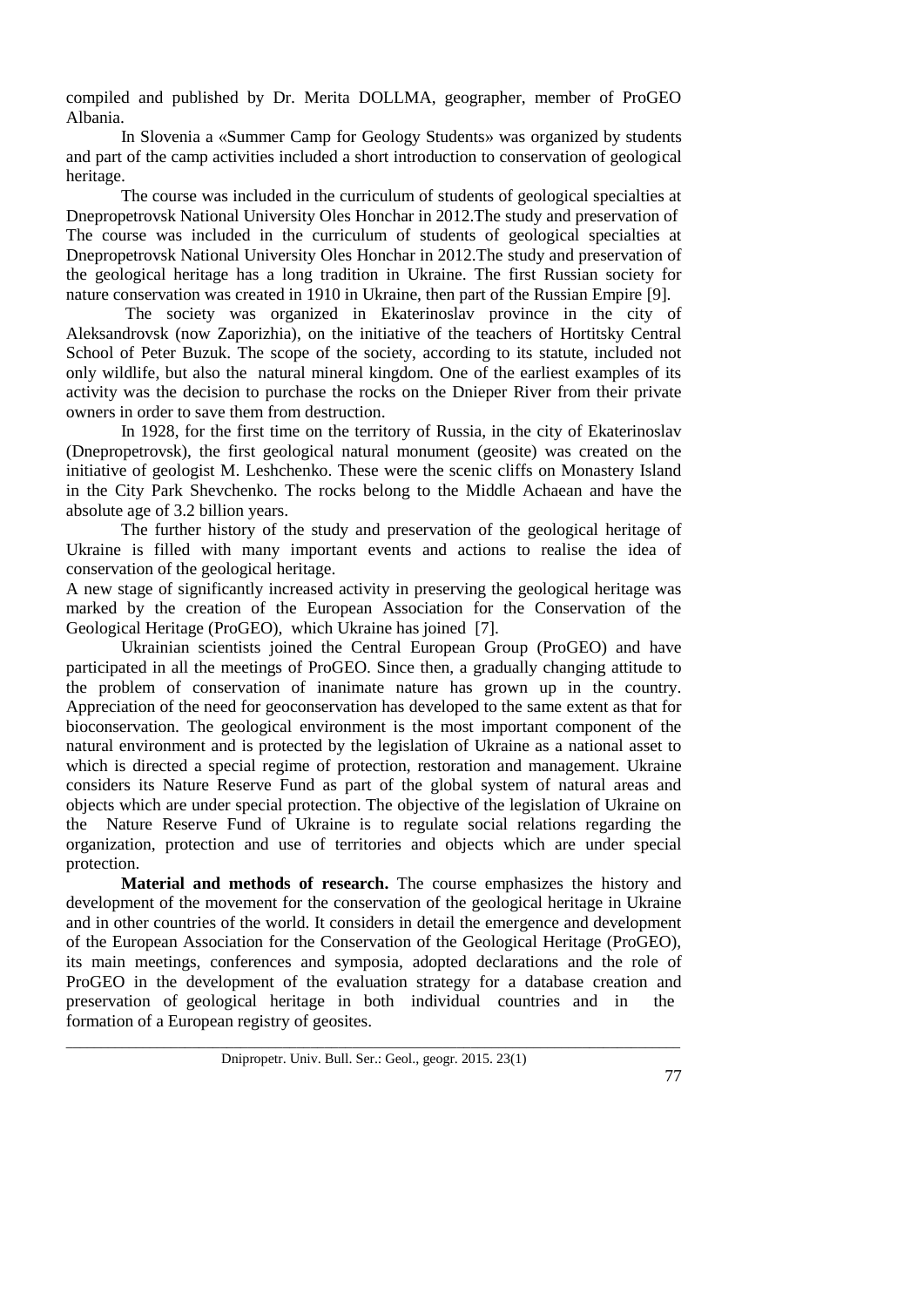Ukraine is an active participant in the movement for the preservation of geological heritage and since 1992 representatives of Ukraine have taken part in it, starting from the first meeting of the European Working Group (EWGESC - future ProGEO) in England (Weymouth), the ProGEO session which took place in Hungary in 1994(Budapest), the General Assembly ProGEO held in Sweden and many others (in different years these representatives were Y. Zinko, A. Ivchenko, N. Gerasimenko, V. Gritsenko, V. Manyuk). In 1995, after the first meeting of the Central European Group (WG - Central European Working Group), it was joined by Ukraine. A specially designed course since 1997 has dealt with the problem of studying and preserving geosites in Ukraine, and in particular in the regions of Central and Eastern Ukraine (Dnepropetrovsk, Zaporizhye, Poltava, Sumy, Kharkiv, Donetsk and Crimea). Since 2000 Manyuk V. has been a member of ProGEO and participated in many symposiums, conferences and geological congresses. In May 2003, in Kiev, at a meeting of the State Geological Service of Ukraine an extremely important document was considered and adopted: «Comprehensive program of work on scientific and methodological support of regional geological studies in Ukraine.» The program focuses on the tasks that correspond to fundamental areas of geological science. Therefore, an important and timely step was the proposal of Manyuk V. for the inclusion in the draft program, as one of its objectives, of the problem of researching inventorising and creating a computer database of the geological monuments of Ukraine. The author of the proposal initiated and was involved the publication of a 4-volume monograph «Geological Monuments of Ukraine.» Therefore it is not by chance that at Dnipropetrovs'k National University, my proposal for a new course on geoconservation for 5th year students was accepted in 2011 and first implemented in the academic year 2012/13.

On the assumption that the geological environment is the most important component of the natural environment, the course deals with the concept of the Nature Reserve Fund of Ukraine (NRF), its structure and the stages of its historical development.

One of the themes of the new discipline is study of the basic provisions of the «The State Programme of National Ecological Network of Ukraine in the years 2000- 2015», part of which are geosites. This Programme was adopted in accordance with the recommendations of the Pan-European Biological and Landscape Diversity Strategy for the Formation of a Pan-European Ecological Network.

The course covers the results in Ukraine in 2004-2006 of the revised survey of geological monuments (geosites), creating the basis for a computer database of these objects and the four-volume illustrated book «The Geological Monuments of Ukraine» in the Ukrainian and English languages [2].

The methodological principles of generating a network of geosites in Ukraine, their comparative evaluation for creation of local and national registers, the criteria for the selection of geosites for these levels, as well as for the European registry of geosites is dealt with in accordance with the recommendations set forth in the guide Problems of the Protection of the Geological Heritage of Ukraine [13].

Based on the analysis of the classifications of types of geosites used in the project GILGES, the working group of the Geological Museum of the National Academy of Sciences of Ukraine [3] and the classification adopted in the book Problems of the Protection of the Geological Heritage of Ukraine, a classification that includes the following 14 types has been agreed upon: stratigraphic, petrographic, mineralogical, paleontological, tectonic, volcanic, geomorphologic, karstic, geochronologic, glaciological, cosmological, mining-historical, hydrogeological and geoarchaeological.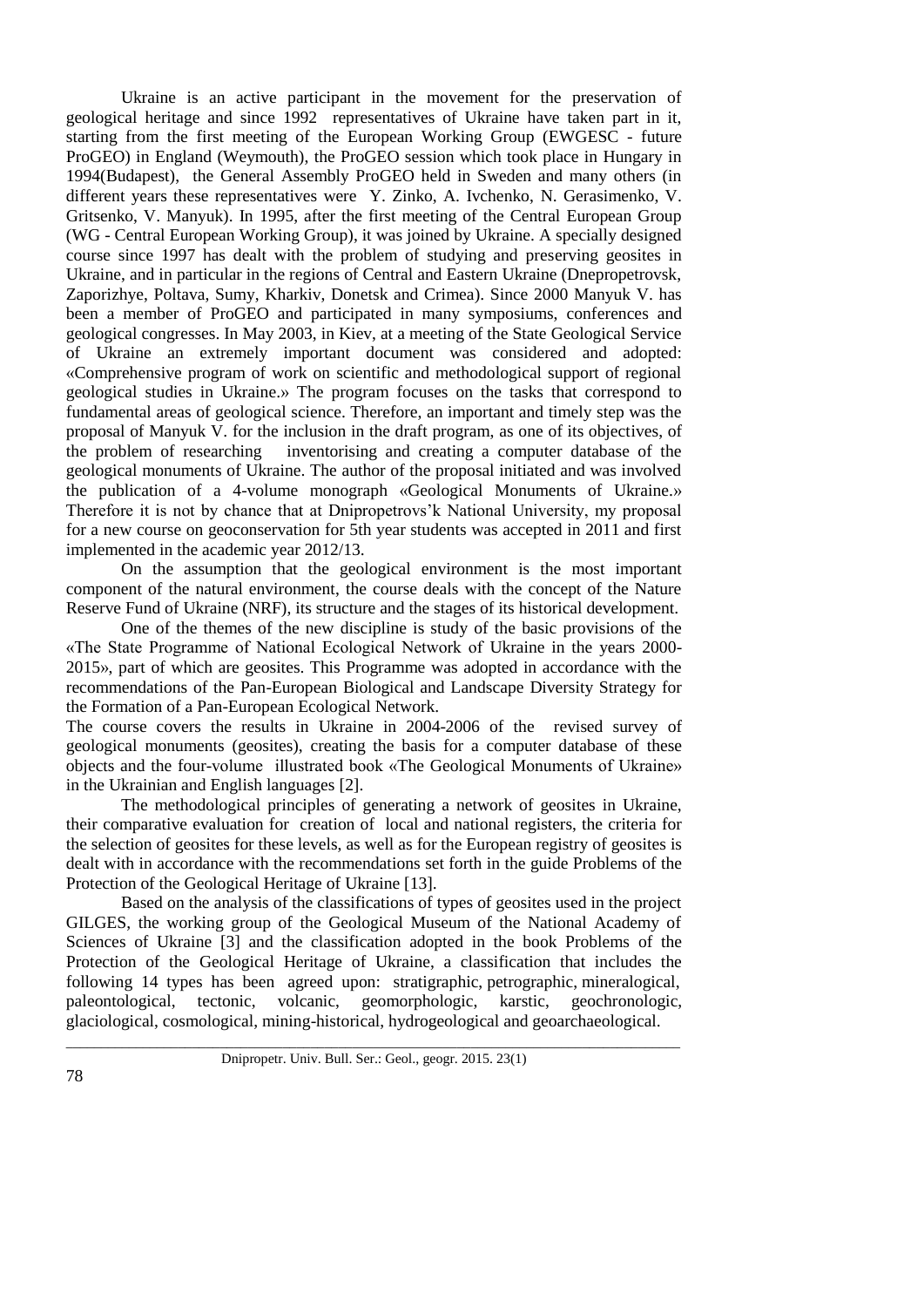One of the themes of the course involves the study, consideration and use of the best international experience in the conservation of geological heritage, on the basis of numerous examples [3; 5; 13; 14].

 An important component of the course is the consideration and analysis of the legal and regulatory framework of Ukraine concerning objects of the Nature Reserve Fund in general and of the geological heritage in particular. First of all, this concerns the law of Ukraine «On the Nature Reserve Fund of Ukraine» (No. 2456-12 from 14/07/2011), «Classification of Territories and Objects of the Nature Reserve Fund of Ukraine», the legal foundations of the territories and objects of the Nature Reserve Fund (NRF), fixed assets of the protected territories and objects of the NRF, the form of ownership in the territory and objects, the usage of NRF territories and objects (for example: conservation, research, recreation, and educational use, monitoring of the environment), etc. [12].

The course includes familiarization with the regime of the territories and objects of the NRF, which is a set of science-based environmental requirements, norms and rules that would define the legal status of these territories and natural objects, the character of permissible activities within them, the protection regime, usage and restoration of natural systems.

The course surveys the stages in the creation and declaration of the territories and objects of the NRF, in general and in particular the geological reserves, geological natural monuments (geosites) from the filing of petitions for the organization and declaration of a protected NRF territory and object to the approval and confirmation of such measures by different levels of the executive power.

So, the decisions on the establishment of nature reserves, national parks, as well as other NRF territories and objects of national importance are taken by the President of Ukraine. Decisions on the organization or declaration of territories and objects of NRF objects of local significance are made at local government level.

Lecture notes written for the training course also include a list of geological monuments of Ukraine, with their official conservation status and of prospective geosites. Their territorial distribution is discussed and also their distribution by categories (local, state, international) and types (mineralogical, paleontological, stratigraphic and etc.) [2].

The course discussed in detail the problem of creation and development of a European and international network of geoparks, in the framework of which is assessed the prospects for creation of geoparks in Ukraine and identification of specific objects of primary importance, among which are the volcanic Karadag Massif in the Crimea, Podilski Tovtry within the Volyn-Podolsk plate, "Eagle's Nest" (a complex of geosites within the Kriviy Rig Precambrian iron ore basin on the Ukrainian shield), etc. This section provides information about the European Geoparks Network (EGN) and the global network of geoparks (GNG), as well as information about the history of their creation and a description of selected objects [11].

The summary of the lectures of the training course gives considerable attention to the potential of tourism of natural geological monuments with a view to their promotion and protection from damage and destruction [6].

The final section of the course aims to acquaint students with peculiarities of monitoring the geological heritage of Ukraine, carried out by the geological units of the State Geological Survey from 2006.

The objectives of the course involve an in-depth examination of the problem of the study, identification and preservation of natural geological monuments, the study of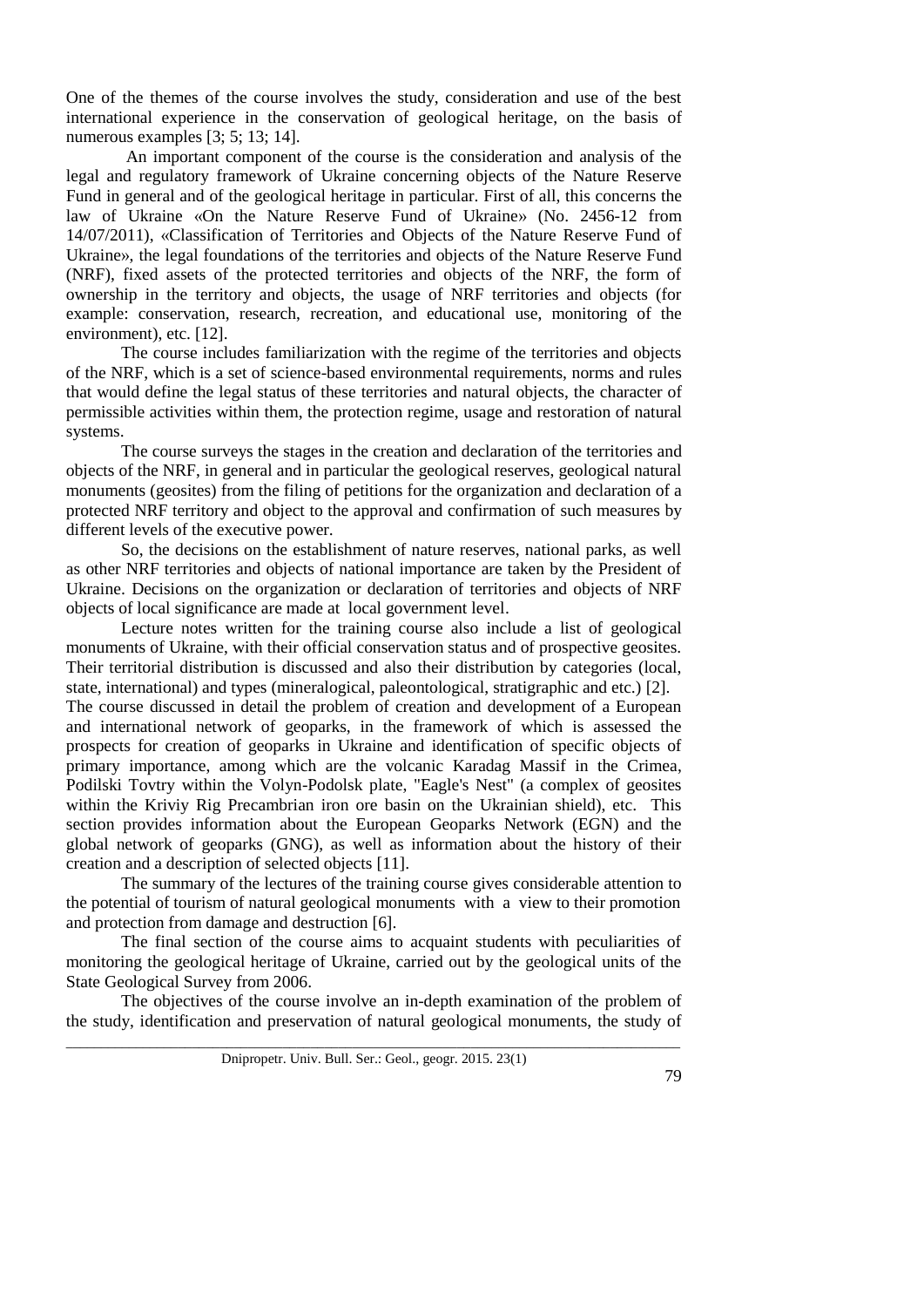the history of geoconservation in Ukraine, Europe and the world; definition of what is meant by the term natural geological monument (geosite), familiarization with the classification of geosites by type and category; comparative assessment of geological sites and their distribution in Ukraine in accordance with structural and tectonic zoning; study of the evaluation criteria for geosites; potential of tourism for popularization of geosites; study of the legal framework for geoconservation in Ukraine and the role of geosites in forming the Nature Reserve Fund of Ukraine; introduction of an international project on establishment of national, European and international registries of geosites; providing students with a clear understanding of the problem and the prospects of establishing geological parks in Ukraine and their integration into the European and global network. The course is designed for students of the 5th year (Specialist and Master), enrolled in the direction "Geology" and consists of 108 hours of theoretical classes, 108 hours of practical training and 216 hours of independent work involving both work with the literature and computer databases and field trips to objects of geological heritage. The course is a compulsory element of the study process and is taught over a full academic year with optional summer geological practice, the purpose of which is the practical consolidation of the acquired knowledge.

Students carry out individual practical work in which they describe specific geosites of Ukraine in the form proposed in 1998 [4] with the clarifications of the author of the course. For the compilation of their descriptions they use data from the literature, web resources, and follow recommendations from their lecturers. The student individually determines the coordinates of the geosite he/she is researching, and includes in his/her work the appropriate fragment of the satellite image and of the topographic map where the specified object is shown. Photographs of the geological monument which give a clear and full image of its characteristics are included in the description as well as the appropriate fragments of geological maps and other illustrations which help to understand the geosite.

The student also identifies the category of the object of geological heritage (local, national, international), and whether it has potential for being classified as a geosite if it does not already have official conservation status. If the site described already does enjoy specific conservation status, a recommendation is made within the description to raise or maintain the existing level. For example, the author of the description can suggest for local object a conservation status at state or even international level, based on the criteria of selection of geosites for the appropriate category.

Students are assigned geosites of a specific type in accordance with the classification of objects (geomorphologic, stratigraphic, glacial, karstic, etc.). However, several types can be suggested with one main type being assigned for compulsory study.

Proceeding from the necessity of encouraging tourists to visit the objects of geological heritage, with a view to their promotion and preservation, an important component of the independent work of students is to collect information on other objects of interest for tourism located in the vicinity of geosites. These may be territories and objects of the Nature Reserve Fund (botanical, ornithological, forest, landscape, entomological, wetland wildlife refuges and natural monuments; parks, regional landscape parks, botanical gardens, parks, monuments of landscape gardening art, etc.), places connected with the history of the Zaporizhye Cossacks, historical battles, archeological, ethnic, historical and cultural monuments, religious, places of recreation, etc. [\(http://manuk-geo.ucoz.ua\)](http://manuk-geo.ucoz.ua/).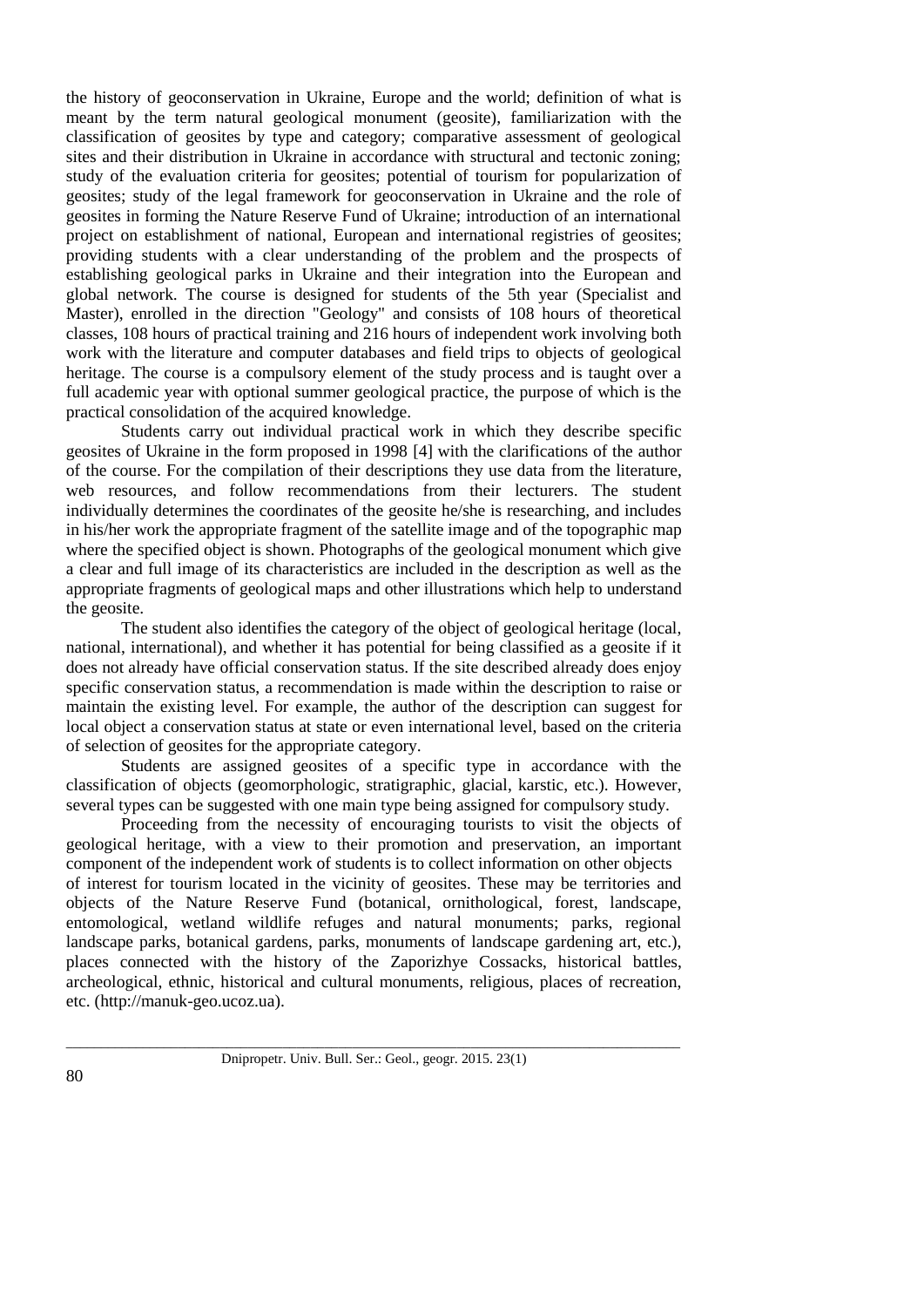**Conclusion.** The territory of Ukraine is characterized by a complex and diverse geological structure, rich in its mineral-raw-material base and a large number of unique objects of geological heritage (geosites). Since 2006 the country has organized monitoring of the geosites and the creation of a database of geological heritage. The introduction of the training program of the university disciplines «Study and Preservation of Natural Geological Monuments» is necessary and timely. Since the introduction of the course 35 students have been attracted to participate and they have given a highly positive evaluation of this educational discipline. Theoretical and practical classes have been very successful and popular with students. Many students have chosen to spend their summer vacation at unique geological heritage sites.The course is new, is still under development (in parallel with the teaching process) and therefore will be improved in order to fully cover all the features of geoconservation. As a result of the course the students receive, above all, an in-depth knowledge of the problem of the study and conservation of geological heritage, both in Ukraine and in other countries around the world, and come to recognize the importance of an attitude of care and responsibility both towards geosites and the natural environment in general. Work on geosites of various types and categories, with a wide stratigraphic range promotes the formation and dissemination of knowledge in many geological disciplines: stratigraphy, paleontology, geomorphology, petrography, mineralogy, deposit formation, volcanology, tectonics and many others. The great interest expressed by students in the course permits us to predict the possibility of its introduction in other universities and colleges which educate not only geologists of different specialties, but also specialists in geographical and environmental areas of study.

# **References**

1. **Andrasanu, A.** Geoeducation – a key part of Geoconservation [Text] / A. Andrasanu // Studia Universitatis Babeş-Bolyai, Geologia, Special Issue, MAEGS –  $16, 2009, -P, 5-7.$ 

2. Geological Monuments (geosites) of Ukraine [Text]: in 4 vol./ V. Bezvynniy [et al]. – K.: DIA, 2006 – 011. – 280 p. (in Ukrainian, English).

3. Geological Natural Monuments of Ukraine: problems of study, preservation and rational use [Text]: V. Gritsenko, A. Ishchenko, U. Rusko, A. Shevchenko. – K.: CSNM NAN of Ukraine, 1995. – 61 p. (in Ukrainian).

4. Framework for Geosites in Northern Europe [Text]// C.E. Iohansson [et al]. – Tallinn: ProGEO'97 in Estonia, 1997. – P. 22–29.

5.**Ivchenko, A.** Geological Heritage of Ukraine: studying international experience. [Text]: Geography and economic fundamentals in school./A. Ivchenko. **-** K.: Educational Media, 3, 1998. - №3. – P.7–8. (in Ukrainian).

6. **Manyuk, V.** Tourist aspects of using natural geological monuments [Text]/ V. Manyuk. In Proceedings «Sustainable development of tourism on the coast of the Black Sea»/- O.: Navch. knyga – P.175–181 (in Ukrainian).

7. **Manyuk, V.** Geological heritage of the southern part of Ukraine. Natural and Cultural landscapes [Text]: Proceedings of a conference/V. Manyuk. – Dublin Castle,  $2004. - P. 93 - 98.$ 

8. **Manyuk, V.** Potential objects for Creation of a Network National Geoparks in Ukraine [Text]: ProGEO Symposium «Safeguarding our Geological Heritage»/ V. Manyuk. - K.: 2006. – P. 30-32.